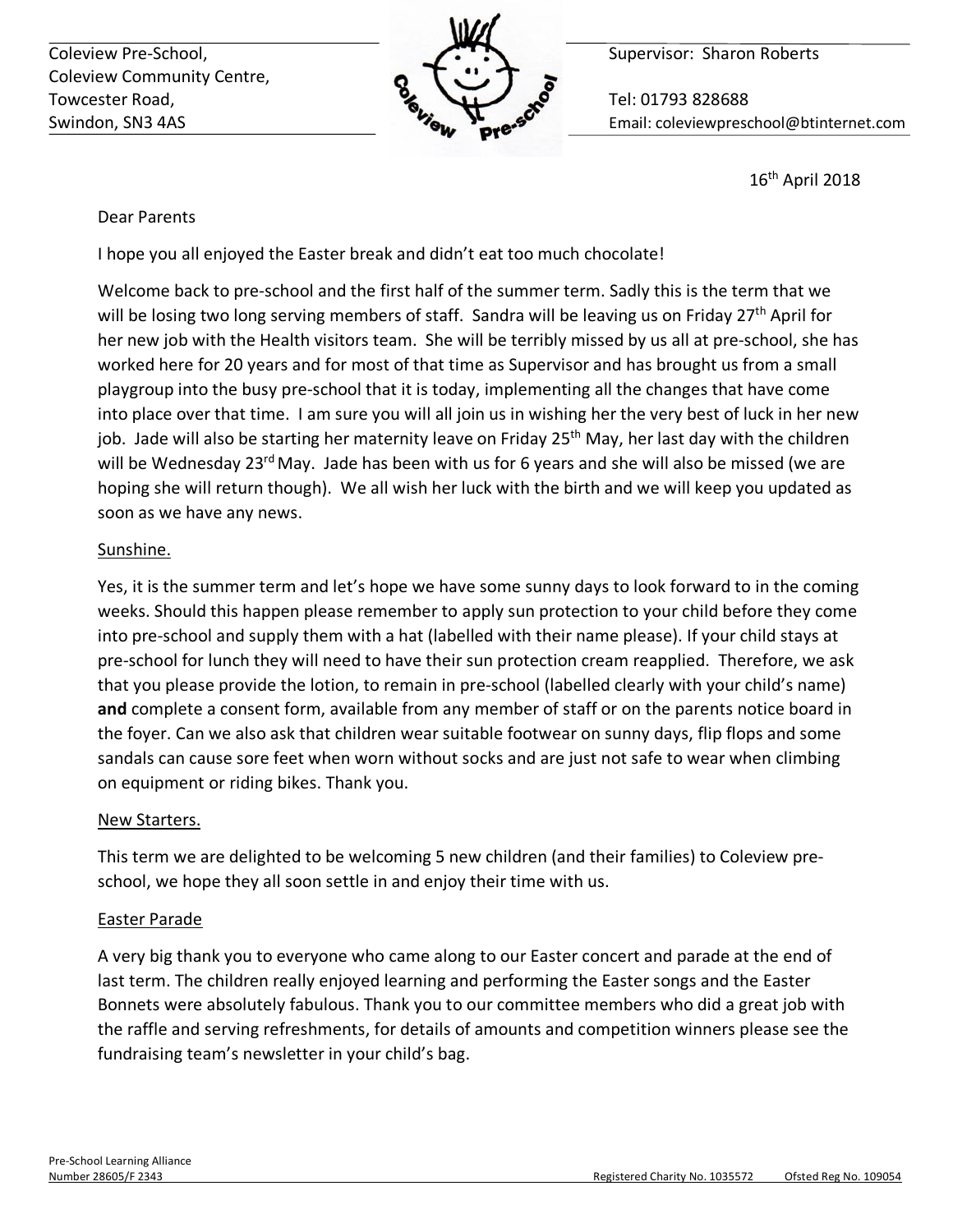# Fund Raising

I would like to thank the committee members for all their hard work in raising £1,513.42 for the last term, it really is appreciated. Thank you also to all of the parents and carers who supported these fundraising events. A separate newsletter from the team is in your child's bag. The Fundraising team are always looking for new members so please come and join them, they are an essential part of the running of our pre-school. Give it a go, you have nothing to lose! Some of the committee will be leaving at the end of this school year and it would be great if we had some new parents to join.

The Fundraising Team are organizing a family fun day to be held on the afternoon of Sunday  $10<sup>th</sup>$ June, there will be bouncy castles, games, stalls and lots of other fun things to do. If you are available to help with manning a stall or game for this event please let a member of the fundraising committee or a member of staff know. There will be a list put up in the foyer where you can add your name if you can help. This should be a great event so please come and join in.

Once again, thank you to everyone who has supported us through recent fundraising events, and everyone who has brought in resources and cleaning materials. The Pre-School is a charity and we rely on these contributions in order to keep the pre-school running.

The date of the next committee meeting is **Sunday the 29th April, at 7.30pm in the family room of the Coleview Community Centre's member's bar**, everyone is welcome.

# **Use of Car Park**

The Community Centre would like to remind all parents and users of the Community Centre Car Park that they should reduce their speed and be aware of children who may run out into the path of a car. Please only use the disabled parking bays if you have a blue disability parking permit. Thank you.

### **Important Dates**

# **Thursday 26th April (am only) - PHOTOGRAPHER**

A group photo of all the children leaving pre-school this summer will be taken first thing, so all children taking part who are not usually in on a Thursday morning need to arrive by 9.10am please. Individual photos will be taken after this group photo. Our younger children are welcome to come along and have their photos taken, if parents wish, between 9.45 and 11.30am, siblings welcome too.

# **Thursday 24th and Friday 25th May – Staff First Aid Training.**

Pre-school will be closed on Thursday 24<sup>th</sup> and Friday 25<sup>th</sup> May 2018 so that staff can update their First Aid qualifications. We apologise for any disruption this may cause parents regarding childcare but First Aid training is an essential part of the EYFS framework, we have tagged these training days onto the front of half term to hopefully ease the disruption. We do have spaces available on this course for any childminders or other Early Years staff, please speak to me if you are interested or know someone else that is interested.